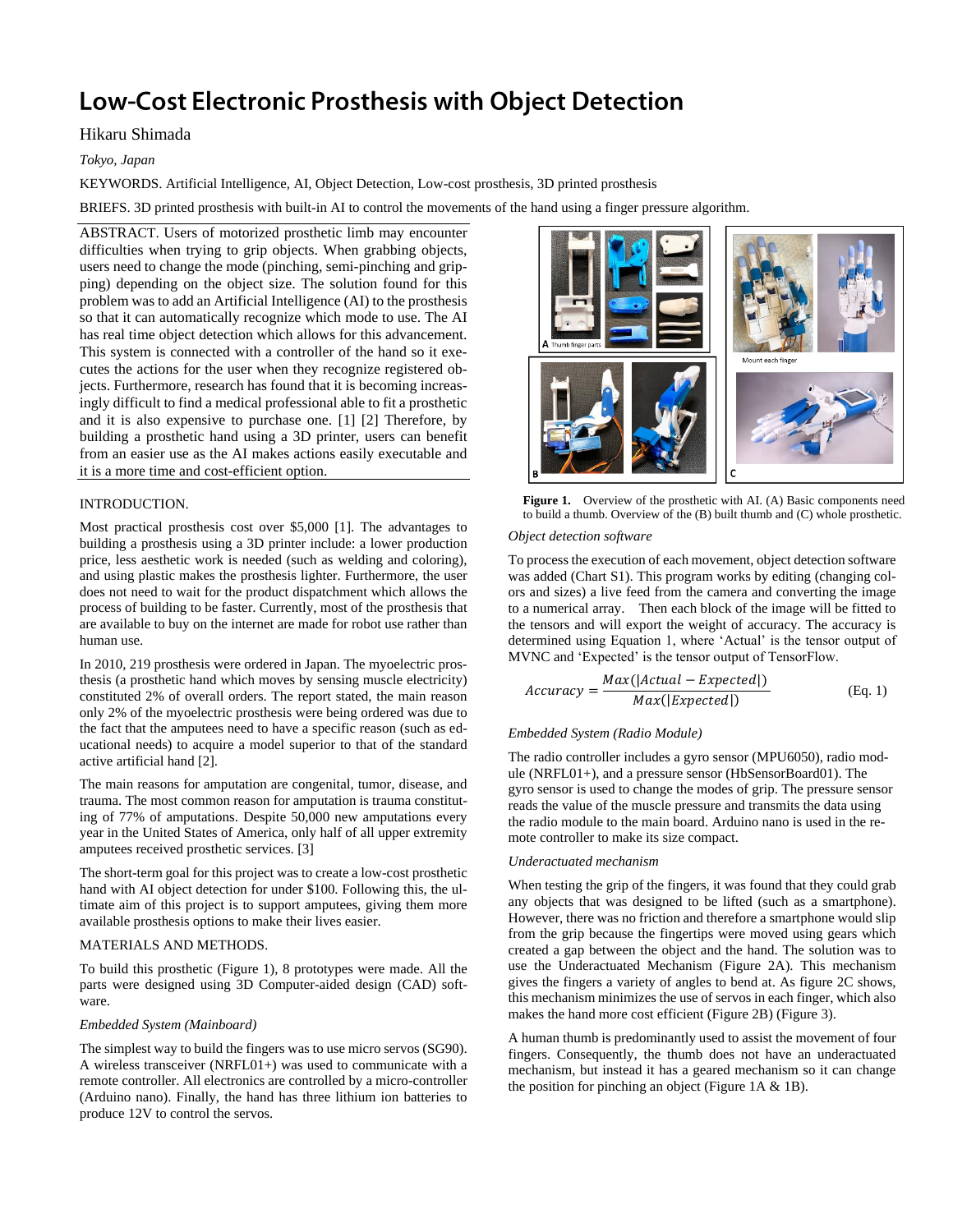

**Figure 2.** Basic information about each finger with underactuated mechanism. (A) The finger joints and their respective lengths. (B) The way that the servo is mounted to the finger. (C) Overview of the whole finger and how it bends.



**Figure 3.** The underactuated mechanism allows the finger to bend in a variety of ways so the fingers can fit the object much more accurately.

#### *Servo*

When testing the finger abilities of the hand, the servos heat up and break if the hand is used for over two minutes continuously. Therefore, an Optimal Pressure Manager (OPM) system was installed to read the voltage of the servos while the fingers are retracting and stops at the position when the voltage drops due to the resistance caused by the object. Also, this system increases the duration of the battery by reducing the power loss to the servos while it is trying to add force (Chart S2).

## RESULTS.

An experiment was conducted in order to test the accuracy of the object detection software. It was found that the software recognized common objects that are used in daily life such as a laptop, a ball point pen, and a coffee mug. As table 1 shows, the average recognition accuracy was 63% and the average time to recognize an object was five seconds.

Table 1. Table of the experiment of average recognition accuracy and time it took.

Object recognition experiment

| Object                | Average<br>percentage (%) | <b>First time</b><br>recognized from<br>start |                 |
|-----------------------|---------------------------|-----------------------------------------------|-----------------|
| iPod                  | 72.95851                  | $\mathbf{1}$                                  |                 |
| Computer<br>keyboard  | 20.58105                  | 12                                            |                 |
| Wooden spoon          | 93.84765                  | 1                                             |                 |
| Wine bottle           | 88.13244                  | $\mathbf{1}$                                  |                 |
| <b>Water bottle</b>   | 35.15625                  | 150                                           |                 |
| <b>Toilet paper</b>   | 51                        | $\overline{2}$                                |                 |
| <b>Sunglasses</b>     | 53.12441                  | $\mathbf{1}$                                  |                 |
| <b>Screwdriver</b>    | 53                        | 1                                             |                 |
| Ruler                 | 98.24916                  | $\mathbf{1}$                                  |                 |
| Power drill           | 92.51999                  | $\mathbf{1}$                                  |                 |
| Plate                 | 16.56116                  | 15                                            |                 |
| Orange                | 88.09988                  | $\mathbf{1}$                                  |                 |
| Note pc               | 53.06687                  | 1                                             |                 |
| <b>Computer mouse</b> | 18.1129                   | 2                                             |                 |
| Coffee mug            | 80.11532                  | $\mathbf{1}$                                  |                 |
| <b>Book jacket</b>    | 20.49095                  | $\overline{c}$                                |                 |
| <b>Band Aid</b>       | 75.45979                  | 23                                            |                 |
| <b>Banana</b>         | 99.70238                  | 1                                             |                 |
| <b>Ball pen</b>       | 92.75948                  | 1                                             |                 |
| <b>OUTPUT</b>         | 63.3125363157895          | 11.4736842105263 <- average                   |                 |
|                       | 72.95851                  | 1                                             | $\leq$ - median |